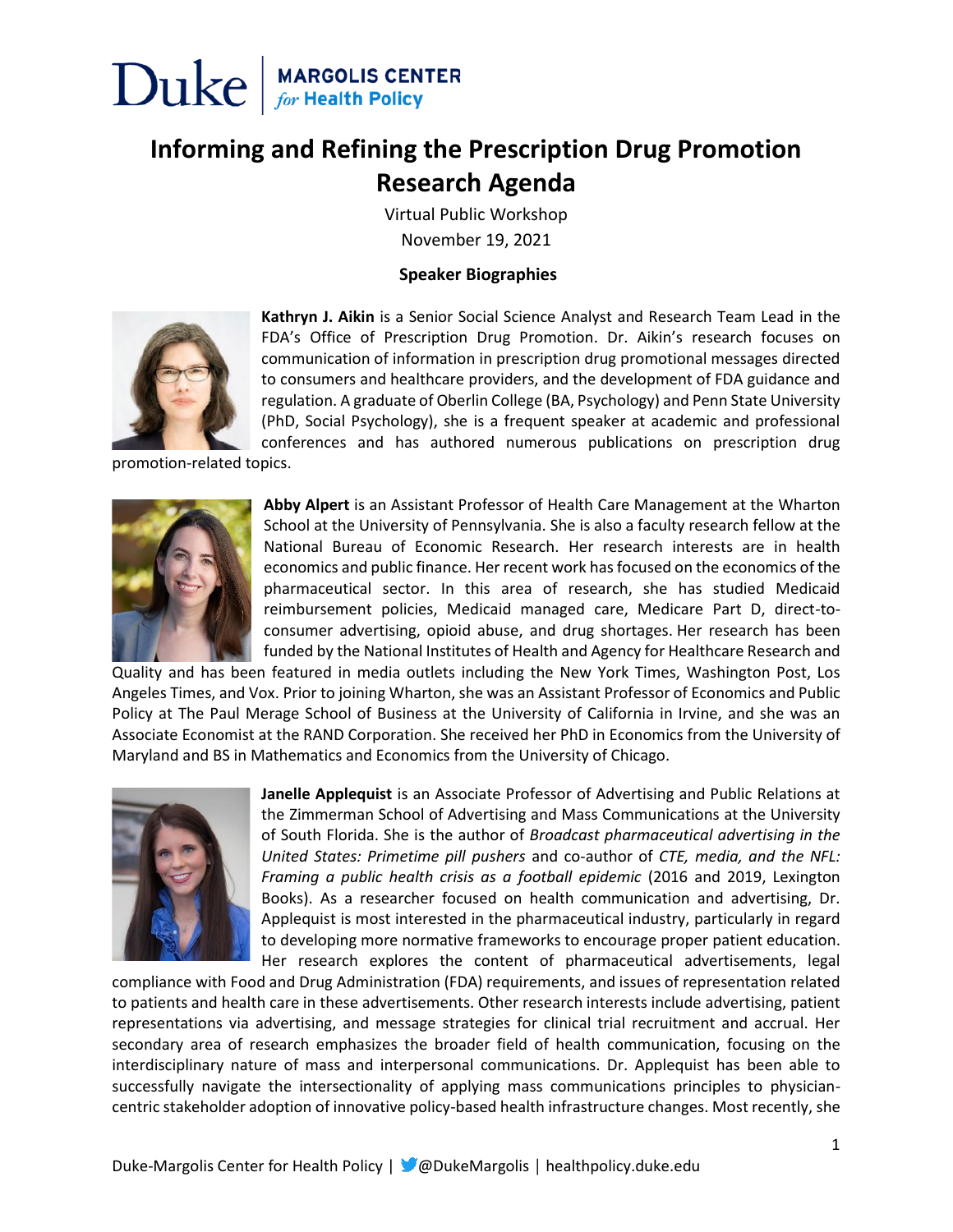## **MARGOLIS CENTER**<br>for Health Policy

led the research phases for the message design, testing, and dissemination for the recruitment of six international clinical trials for patients with rare diseases. She has been published in *Annals of Family Medicine, Journal of the American Pharmacists Association, BMC Medical Research Methodology, Journal of Health Communication, Qualitative Health Research, Journal of Interactive Advertising,* and others. Serving in an Academician Role for the Patient Engagement Advisory Committee of the Food and Drug Administration (FDA), Dr. Applequist has been fortunate to bridge her research with policy, presenting her research to the FDA on two occasions.



**Jennifer Ball** is an Assistant Professor in the Klein College of Communication at Temple University. Her scholarship examines the messaging strategies and effects of advertising and promotional health communication with a predominant focus on direct-to-consumer pharmaceutical advertising. Dr. Ball has published her work in a variety of health and marketing communication journals including the *Journal of Advertising*, *International Journal of Advertising, Journal of Health Communication, and the Journal of Consumer Affairs.*



**Suzanne Bollmeier** is a Professor of Pharmacy Practice at the University of Health Sciences and Pharmacy in St. Louis. She is a clinical pharmacist at the St. Louis County Department of Public Health where she collaborates with providers to care for patients with chronic disease states including asthma, COPD, diabetes, and hypertension. Her area of expertise is pulmonary medicine and has authored numerous review articles and textbook chapters on asthma and COPD. In 2020, she was the lead author on a paper regarding direct to consumer telemedicine.



**M**. **Khair ElZarrad** is the Director of the Office of Medical Policy (OMP) in FDA's Center for Drug Evaluation and Research (CDER). He has served as the Deputy Director of OMP since 2017. As Director of OMP, Dr. ElZarrad leads the development, coordination, and implementation of medical policy programs and strategic initiatives. He works collaboratively with other CDER program areas, FDA centers, and stakeholders on enhancing policies to improve drug development and regulatory review processes. Before joining FDA, he served as senior science policy analyst and Director of the Clinical and Healthcare Research Policy Division at the Office of the Director of the National Institutes of Health (NIH). He also served as a

fellow on both the FDA's Interagency Oncology Taskforce, as well as the National Cancer Institute's Cancer Prevention Fellowship Program within the Division of Cancer Control and Population Sciences. Dr. ElZarrad earned his doctoral degree in medical sciences with a focus on understanding cancer metastases from the University of South Alabama College of Medicine, his Master of Public Health degree from Johns Hopkins Bloomberg School of Public Health, and his bachelor's degree in biochemistry from Samford University.



**Mariea Grubbs Hoy** is Professor of Advertising in the School of Advertising and Public Relations, University of Tennessee. She holds her PhD is Business Administration/Marketing from Oklahoma State University. Her research focuses on marketing and public policy issues including advertising disclosures, online privacy, and direct-to-consumer drug advertising. She has presented at FTC workshops including "Putting Disclosures to the Test" held in September 2016. Her work has appeared in a variety of journals including the *Journal of Public Policy and Marketing*, the *Journal of Advertising* and the *Journal of Consumer Affairs*. She teaches the Advertising Issues and Advertising Campaigns classes.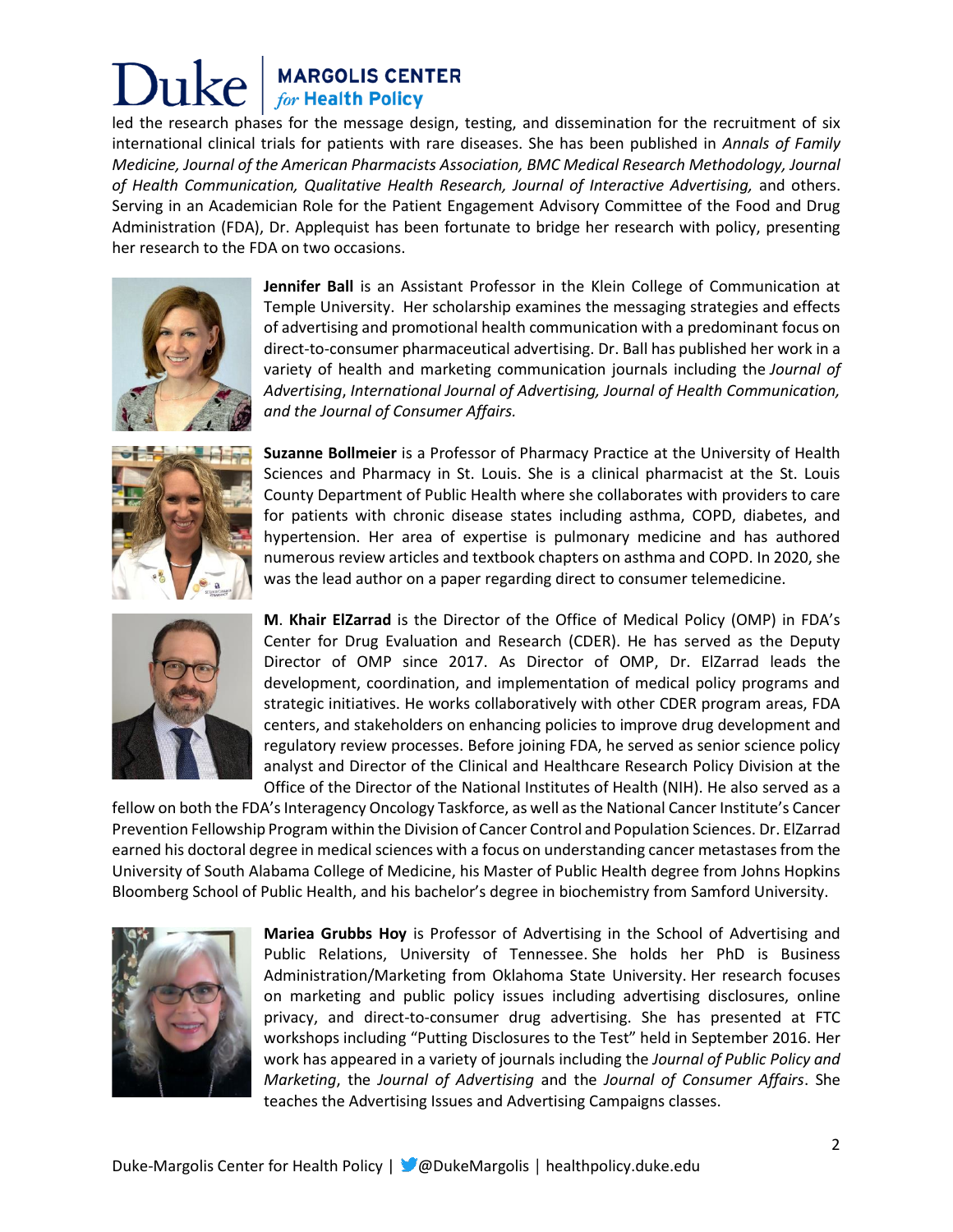# Duke

## **MARGOLIS CENTER**<br>for Health Policy



**Jisu Huh** is Professor and Raymond O. Mithun Endowed Chair in Advertising at the Hubbard School of Journalism and Mass Communication, University of Minnesota. Dr. Huh's research program covers a wide range of topics related to advertising and its effects especially in the digital and social media contexts. Specific areas of current research include computational advertising research, consumer trust and its role in viral advertising and information diffusion, viral advertising and consumer-brand engagement in social media, and direct-to-consumer advertising of healthcare products. Dr. Huh is Past President of the American Academy of Advertising and Senior Associate Editor for the *Journal of Advertising*. She also serves on the Editorial

Review Board of several journals in the field of advertising, including *Journal of Advertising, International Journal of Advertising, and Journal of Current Issues and Research in Advertising*.



**Hyosun Kim** is an assistant professor in the department of communication at Indiana State University. She is also a division head of the communication technology division for the Association for Education in Journalism and Mass Communication (AEJMC). Kim's research focuses on how and why technology impacts on consumer behavior. Her work also investigates regulatory issues for consumer protection that arise as emerging media changes the way consumers use media and respond to media messages. Her recent research examines how prescription drugs are being promoted on social media and what factors should raise regulatory concerns over protecting consumers from misleading ad claims to better address the FDA's

concerns regarding direct-to-consumers advertising of prescription drugs.



**Tim K. Mackey** is a Professor in the Global Health Program at the University of California - San Diego and the Director of the Global Health Policy and Data Institute. He is also the Editor-in-Chief of JMIR Infodemiology and the CEO and cofounder of the data science startup company S-3 Research, which currently has contracts with the National Institutes of Health and the U.S. Food and Drug Administration. His work focuses on interdisciplinary research on global health topics using approaches in public health, data science, public policy, and pharmaceutical regulation. Dr. Mackey has acted as a consultant for the World Health Organization, U.S. Department of Justice, and other organizations.



**Brent Rollins** is an Associate Professor of Pharmacy Practice at the Georgia Campus – PCOM School of Pharmacy. He received his BS in Pharmacy from Ohio Northern University and then a PhD in Pharmacy Care Administration with an emphasis in Pharmaceutical Marketing from the University of Georgia. He has published numerous peer-reviewed articles and given presentations on health care consumer behavior, particularly focusing on direct-to-consumer prescription advertising, and the scholarship of teaching. He is the primary co-author of the textbook titled Pharmaceutical Marketing, co-author of another textbook, Financial Analysis in

Pharmacy Practice, member of the State of Georgia's Drug Utilization Review Board for it's fee-for-service Medicaid program, and is the educational director for DTC Perspectives direct-to-consumer advertising certificate program.